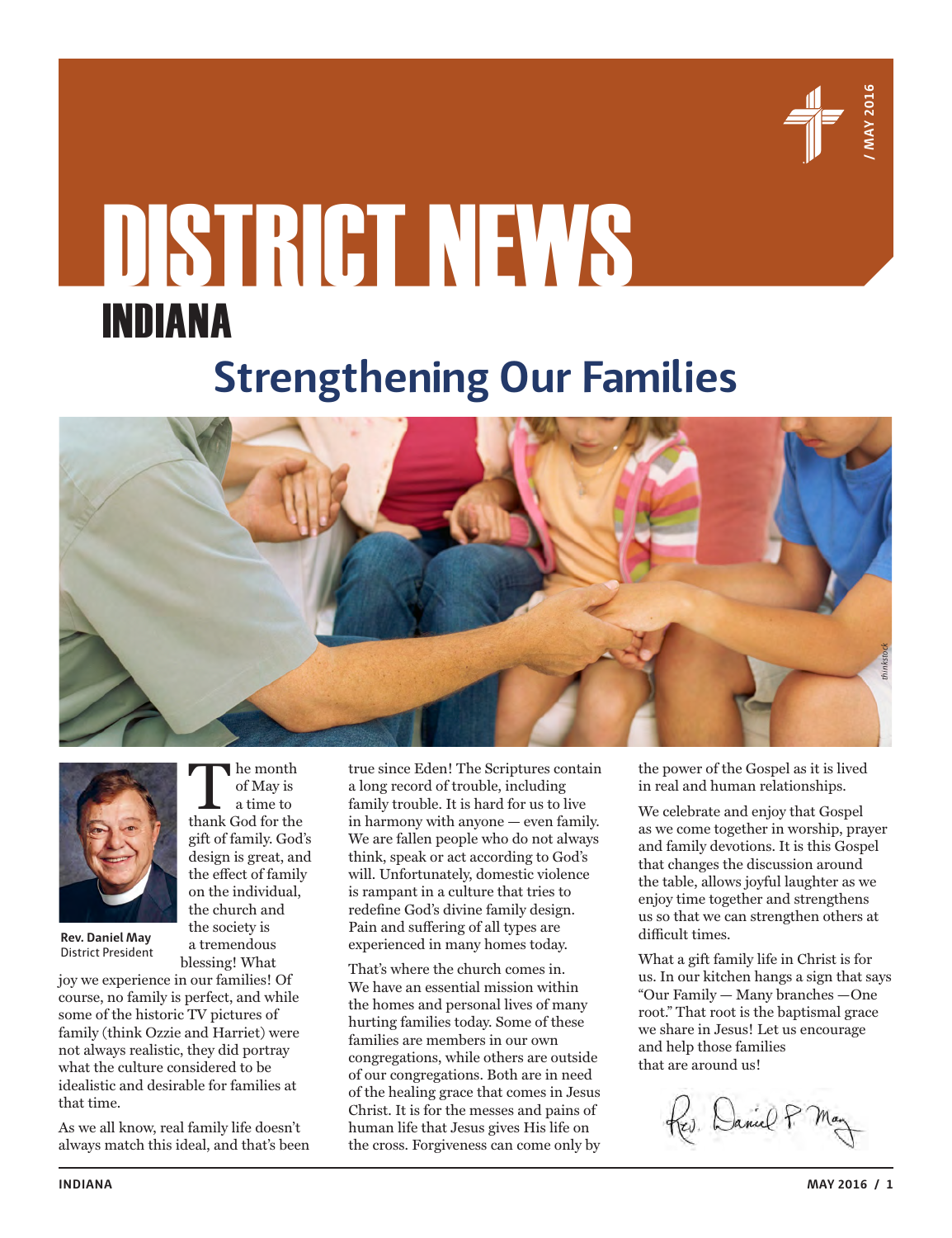### WELL-BEING

# **Workshops Train Leaders About Abuse and How the Church Can Help**

**The Lutheran Church Missouri**<br>
Synod recently hosted a series of<br>
workshops on domestic violence<br>
and child abuse in response to the Synod recently hosted a series of and child abuse, in response to the LCMS convention asking for programs and resources on these topics. These workshops were held April 9 and 23 at Concordia Theological Seminary in Fort Wayne, as well as on Sept. 30, 2015, at Concordia Seminary, St. Louis. The workshops, sponsored by the Synod's Domestic Violence and Child Abuse Task Force under the auspices of the LCMS Office of National Mission (ONM), were designed to help participants identify, understand and intervene on behalf of victims of domestic violence and child abuse.

The workshop on domestic violence highlighted that domestic violence is not a sudden, anger-induced loss of control, but instead is a deliberate pattern used to gain control over someone. In addition to physical violence, abuse can be sexual, verbal, psychological, emotional, spiritual, economic and social. Abuse is the leading cause of injury to women more than car accidents, muggings and rapes combined—and most victims never seek help. Pastors and other church workers who become aware of an abusive situation need to assist the victim in obtaining appropriate help. Trying to help directly, without expertise in doing so, will endanger the woman and her children. Helpful conversations with a domestic violence victim might include the points that you believe her, you are concerned, abuse is always wrong and experts can help. Pastors might want to have a ready list of resources and referrals to give to abuse victims, even as they offer to continue to provide spiritual care.

The workshop on child abuse pointed out that it's not unusual for "hard-core" child molesters — those with more sexual-offense convictions and victims — to be well-respected members of Christian congregations. Many sexual predators consider churches as safe

havens, with trusting, forgiving adults and easy access to children. Religious people can be easier to fool than most people, say researchers, and will often stand with the offender, vouching for his good character and even showing up in courtrooms for support.

Churches can help prevent child abuse by:

- Developing a written childprotection policy, defining what is and not allowed, such as no one-to-one adult-child contact and prohibiting children's events at adult workers' homes, and share it with all current and potential church workers and volunteers.
- Thoroughly screening all potential church workers and volunteers by checking references, arrest records and social-media posts.
- Immediately dismissing a worker or volunteer who breaks any part of a child-protection policy, and calling the police if an offense occurs.
- Providing safety training for children, parents, workers and volunteers. The basic message: "If someone touches you [inappropriately], you should tell

and keep on telling until somebody helps you."

According to workshop coordinator Deaconess Kim Schave, chair of the Synod's Domestic Violence and Child Abuse Task Force and director of Project and Policy Administration in the LCMS Office of the Chief Administrative Officer, it's "extremely important that the Synod offer such training opportunities to help church workers and others be better prepared to handle instances of domestic abuse that may surface within their congregations and schools."

Schave has heard from countless women and men in the past two years who have shared deeply personal stories about their own experience with abuse. All too often, the church responded in a way that caused individuals to walk away from the church and the faith altogether. "The church needs to be prepared to respond in a Gospel-centric manner that emphasizes the healing and restoration that comes by way of faith in Jesus Christ," says Schave. "It is through Him that individuals who have suffered the effects of abuse can be made whole again."



**Victor Vieth, executive director emeritus of the Gundersen National Child Protection Training Center in Winona, Minn., addresses the Synod's first Workshop on Domestic Violence and Child Abuse Sept. 30 in St. Louis.**

**From left, Emily Cave and Jenny Wallach practice asking questions and "active listening" in a role-playing exercise during the workshop.**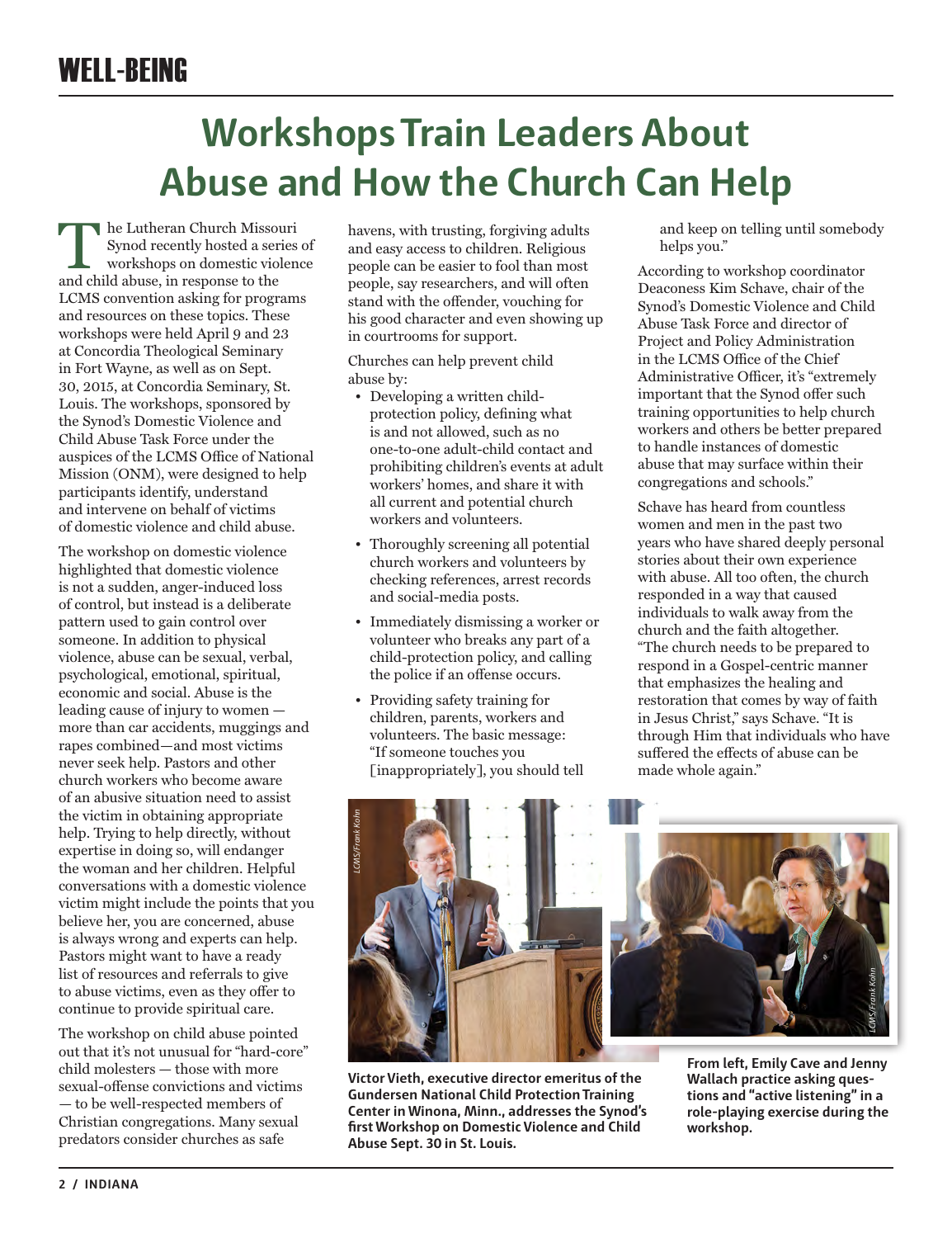### FAITH



### **Faith at Home**

Everyone knows the importance of<br>family. From the very beginning,<br>God designed marriage and the<br>family in His image and with nowerful family. From the very beginning, God designed marriage and the family in His image and with powerful influence. For some, home is where we first experience love. We feel safe and accepted, and experience peace and wellbeing. Christian families are the kind of structures where children learn Bible stories, fold their hands, close their eyes, bow their heads and talk to God.

Unfortunately, many people never experience that kind of home. For many, the word "family" brings memories of arguments, fear, violence and tears. Many families are buckling under the pressures and burdens of everyday life as they face significant struggles in communication, sexuality, finances and faith. Cohabitation and divorce have become a norm, and parental/ familial responsibilities, including faith formation, have been outsourced. Today's families need help!

It's no wonder we've been hearing an alarm echoing throughout our churches and schools about family life and the need for intentional family ministry. Congregations like yours can do much to build strong, Christ-centered families, no matter what that family looks like — nuclear, single parent, blended, aging and others. All family types need strengthening to face the attacks of today's world and the onslaught of Satan, who continues to wreak havoc against

the basic building block of society, the family. Ministry to the Christian family is more than a program or event, or even a series of events. It certainly includes these things. But at its heart is a concern, an emphasis, an attitude to minister to families through Word and Sacrament so that homes become all God intends them to be. How does the church, and how can you, accomplish this goal?

First, faithfully proclaim and teach God's Word in a culture that does not know or understand the truth regarding marriage and the family. Genesis 2 and Ephesians 5 picture the divine institution of marriage between one man and one woman mutually submitting to and loving one another. We also need to share God's intention for the relationship between parent and child. Deuteronomy 6 gives us the image of the household being the center of faith formation and teaching the faith to the next generation.

Second, faithfully proclaim and teach the truth regarding sin and grace. The Genesis 3 account of the Fall gives the backdrop for the turmoil we face. It's a recurring theme — rebellion, repentance and return. We, the church, have a wonderful message that God has reconciled and restored us:

"God was reconciling the world to Himself in Christ, not counting men's sins against them." **2 Cor. 5:19**

And that message, through Word and Sacrament, we must clearly proclaim and apply in our ministry to families.

Our church does this by celebrating "milestones," including a family blessing in the front of church, and giving spiritual resources to children at various milestones in their lives.

Finally, pray. Remember the admonition of James: "You do not have, because you do not ask God" (James 2:2) and "The prayer of a righteous man is powerful and effective" (James 5:16). Pray for the Lord's blessing upon the marriages and families of your congregation. Encourage others to pray for their own marriage and family, asking God to forgive them for their sins and failures as spouses and parents, seeking His mercy through their Savior Jesus Christ.

Now is the time to take a stand in this spiritual battle being waged today that impacts families, parents, children, youth and adults. Families need what we, The Lutheran Church—Missouri Synod, have to offer: God's Spirit working through Word and Sacrament to strengthen them for the battles they face. Will you take a stand? Will you speak for family life? Will you seek to strengthen marriages? Will you model the faith in your family and church? Will you help equip parents to teach their children?

*Brian Horning serves as director of Youth and Family Life at St. John Lutheran Church— Bingen, Decatur. He also serves as the president of the Northeast Indiana Family Life Ministry Council, administrator of the Northeast Indiana Family Friendly Partners Network and advisory board member of the Concordia Center for the Family (CUAA).*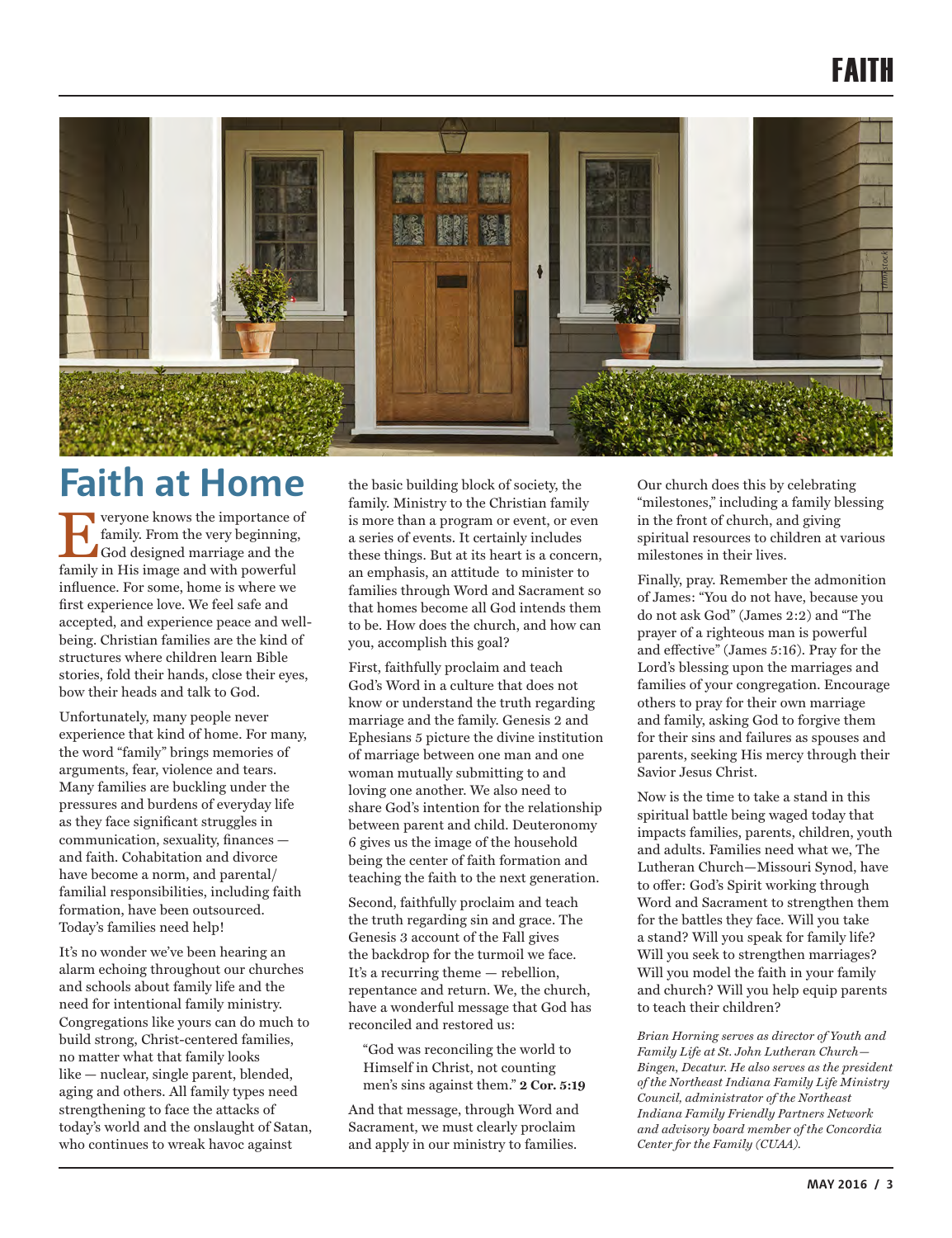### LCMS FOUNDATION

# **Planning a Family Legacy**

*By Rev. Philip Krupski, Planned Giving Counselor, LCMS Foundation*



Imagine you have been planning<br>family vacation for months. Du<br>one of these days, as everyone is<br>relaxing, sitting on the deck of the magine you have been planning a family vacation for months. During one of these days, as everyone is cottage, talking, reading, playing games or getting ready to head out on the lake, you call them together for an important conversation, one that you have been thinking about and planning for just as much as you have planned for the vacation itself.

What is this conversation all about? Passing on a heritage of great stewardship! In this imaginary scenario, you share with your family your intention to create a Family Gift Fund (Donor Advised Fund). Through this fund, you can place some of the gifts the Lord has given you to manage throughout your lifetime. (Your estate plan might add even more.)

Each year, you might make it your intention to meet as a family and identify ministry to support out of this fund. Maybe you set a goal of 5 percent of the value of the fund. You challenge your family to come up with congregational mission efforts, LCMS missionaries or Lutheran educational scholarships to support.

Once a year, you can gather as a family and discuss and pray about what the Lord's will is for that year. Then advise the LCMS Foundation to make a donation to fulfill what the Lord has laid on your family's heart. Doesn't that sound interesting?

This is a great way to gather families in faith and to pass down a heritage of great stewardship.

Contact the Rev. Philip Krupski at 317- 840-3202 or *philip.krupski@lfnd* to find out more about how to create this family legacy.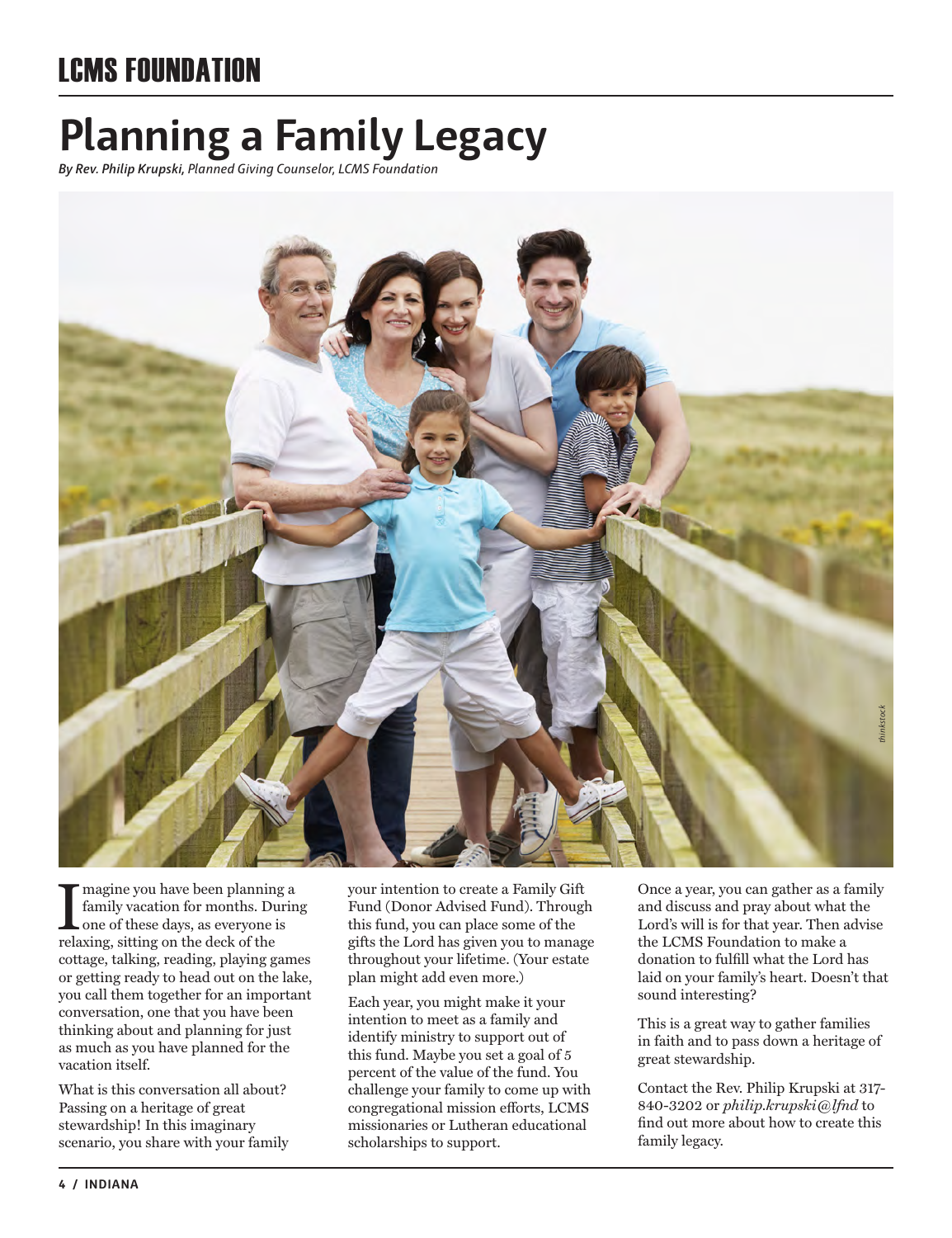### **STEWARDSHIP**

# **Keeping Our Focus**

The ave you ever felt that your life was so full of distractions,<br>with so many pulls on your time that you have lost your<br>focus? It can happen all too easily, can't it? But as God's<br>stewards, our goal is to live our lives with so many pulls on your time that you have lost your focus? It can happen all too easily, can't it? But as God's stewards, our goal is to live our lives for God's purpose, according to His grace given us by the Holy Spirit through Word and Sacrament. Getting our priorities straight and sticking to them is one of the most difficult tasks we face, but face it we must. Faith, family and friends are all gifts from God and should be above all other earthly matters. Keeping our focus is vital if we wish to influence people's faith. In fact, did you know that the top four faith-producing factors in a person's life, according to Search Institute, are:

- 1. Talking about faith with a mother
- 4. Doing family projects to help other people

**Ken Schilf** Council of Resources

- 2. Talking about faith with a father
- 3. Participating in family devotions

Churches need to partner with homes to strengthen and pass on faith in Jesus Christ to this generation and those that follow. Even though generations relate differently to God, Scripture calls us to

"Love the Lord your God with all your heart and with all your soul and with all your strength. These commands that I give you today are to be upon your hearts. Impress them upon your children. Talk about them when you sit at home, and when you walk (drive) along the road, when you lie down, and when you get up." **Deut. 6:5-7**

Our homes need to be characterized as those that pass on the faith to the third and fourth generations, but we need to prioritize the time to do such. In addition, we need to share our faith by modeling. "Be imitators of God … and live a life of love." (Eph. 5:1) As chief stewards of our families, we should be examples of showing how we are using our God-given gifts of time, talents, and treasures. Don't let the busyness of society interfere with "Keeping Your Focus" with your family to love, serve, trust, and obey Christ our Savior.

If you wish to use outside resources to help you accomplish these goals, let me suggest the following:

- Family Friendly Partners Network by Ben Freudenburg (734-995-7348 or *familyfriendlypn.com*)
- Stewardship Advisors by Ron Chewning (*stewardshipadv@aol.com* or 248-644-6150)
- The Lutheran Church—Missouri Synod (*lcms.org/stewardship*)
- Search Institute (*search-institute.org* or 800-888-7828)

Let's continue to keep our focus where it belongs — on faith and family!



## **May Prayer List**

### **Week of May 2**

- › Wyoming District
- Circuit 11
- **Trinity, Culver**
- › Trinity, Goodland
- › Grace, Lafayette
- › St. James, Lafayette
- › St. James, Logansport
- › Lutheran Church of Our Savior, Monticello
- › **Mission:** Global/Local Immigrant Ministry, Concordia, Fort Wayne
- › **RSO:** Lutheran Ministries Media, Fort Wayne

### **Week of May 9**

- › Atlantic District
- Circuit 24
- › Holy Trinity, LaGrange
- › Holy Cross, Shelbyville
- › Divine Savior, Shepherdsville
- › Good Shepherd, Bardstown
- › Resurrection, Louisville
- › **Mission:** Global/Local Inner City Ministry, Concordia, Fort Wayne
- **RSO:** Lutheran School Partnership, Fort Wayne

### **Week of May 16**

- › California/Nevada/ Hawaii District
- $\rightarrow$  Circuit 3
- › St. Paul, Chesterton
- › St. Paul, Kouts
- › Immanuel, Michigan City
- › St. Paul (Otis), Westville
- › St. Peter, Portage
- › **Mission:** Gypsy Ministry, Holy Cross, Fort Wayne
- › **RSO:** Lutheran Social Services, Fort Wayne

### (CONTINUED ON PAGE 6)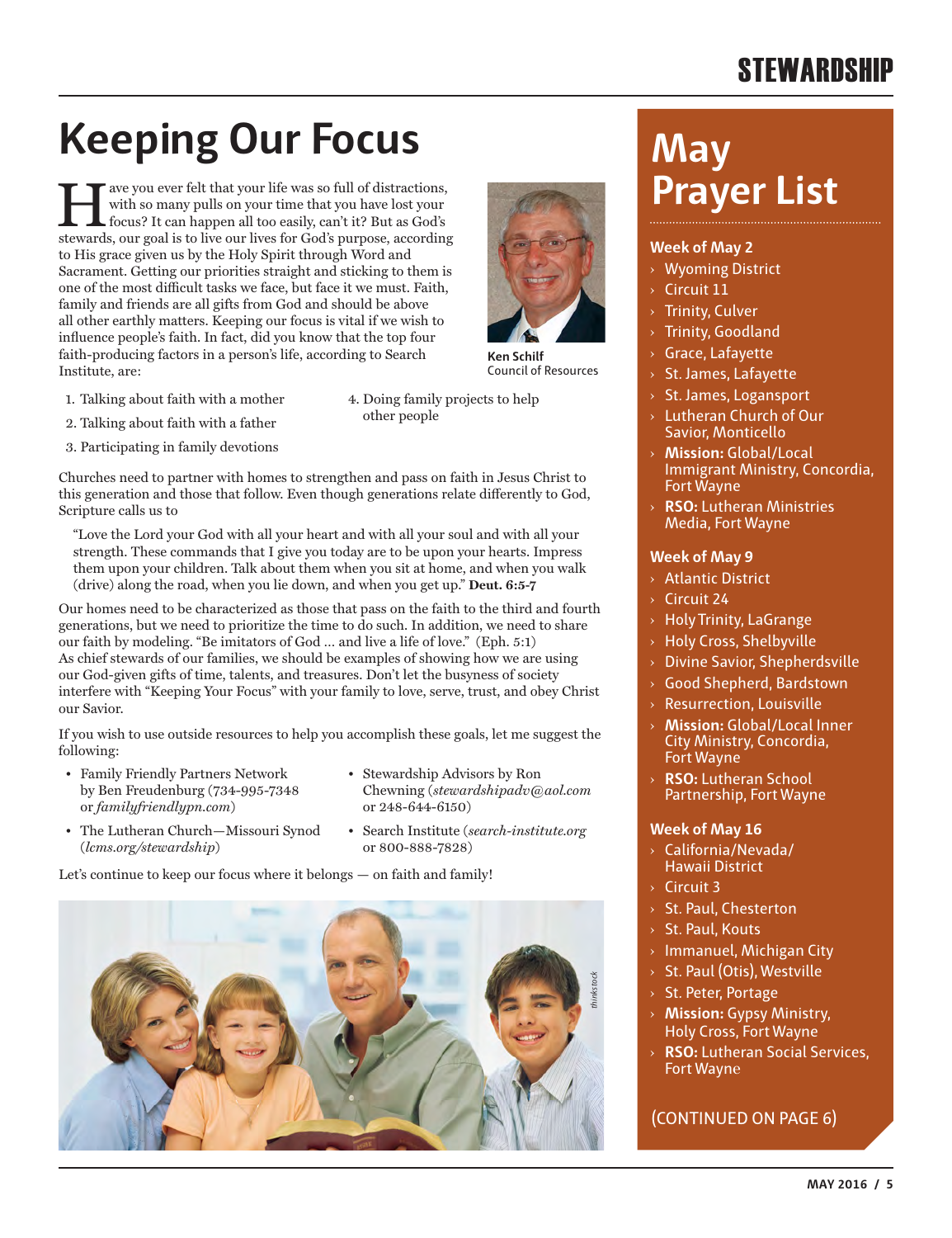# **TELL US YOUR NEWS!**

Do you have exciting news you'd like to see published in the Indiana District Lutheran Witness? We love to hear updates, news, and see photos of around our district! If so, be sure to send in your submissions, especially if you enjoy writing or taking photos at church events.

### **The deadline for the August issue of**  *The Lutheran Witness* **is June 10.**

Your stories and photos are welcomed and most appreciated. Please send all submissions to Jan Koenig at:

> **jan.koenig@in.lcms.org** or to: **Lutheran Witness Editor Indiana District LCMS 1145 South Barr St. Fort Wayne, IN 46802**

Please remember that photos sent electronically should be in jpeg format with a minimum of 300 dpi.

# **CALENDAR OF EVENTS**

### **MAY**

**2-4**

Southern Pastors Conference *Camp Lakeview*

### **9-11**

Northern Pastors Conference, *Oakwood Resort*

### **19**

Deaconess Placement *Concordia Theological Seminary*

Martin Luther — a Reformer of the Family, Lutheran Child and Family Services *Indianapolis*

### **20**

Graduation  *Concordia Theological Seminary*

### **JUNE**

**13-14**

Indiana District Early Childhood Conference *Indianapolis*

### **24-26**

Indiana District LWML Convention *Bloomington*

**28- JULY 1** Higher Things Youth Conference\* *Vanderbilt University, Nashville*

### **JULY**

### **5-8**

"Higher Things" Youth Conference\* *University of Northern Iowa, Cedar Falls, Iowa*

### **8-14**

LCMS Convention *Milwaukee, Wis.*

**16-20** LCMS National Youth Gathering, "In Christ Alone" *New Orleans*

### **21-22**

Indiana District Administrators Conference *Brown County*

# **May Prayer List**

(CONTINUED FROM PAGE 5)

### **Week of May 23**

- › Central Illinois District
- $\times$  Circuit 6
- › St. John, Kendallville
- › Lake George, Fremont
- › Trinity, Ligonier
- › Messiah, Wolcottville
- Shepherd by the Lakes, Syracuse
- › Living Water, Wolf Lake
- › **Mission:** Japanese Outreach, Trinity, Indianapolis
- › **RSO:** Lutheran Special Ed Ministries, Fort Wayne

### **Week of May 30**

 $\rightarrow$  Please see back page (8).

### **26-29**

Higher Things Youth Conference\* *Colorado State University, Fort Collins, Colorado*

### **SEPTEMBER**

**9-10** Evangelism Conference *Our Shepherd, Avon*

**16-17** Junior High Youth Gathering — South

**17-18** Junior High Youth Rally — North

### **19**

Deaconess Placement *Concordia Theological Seminary*

Martin Luther-a Reformer of the Family, Lutheran Child and Family Services *Indianapolis*

\*More information and registration for the Higher Things Youth Conference is available at *breadoflife2016.org*.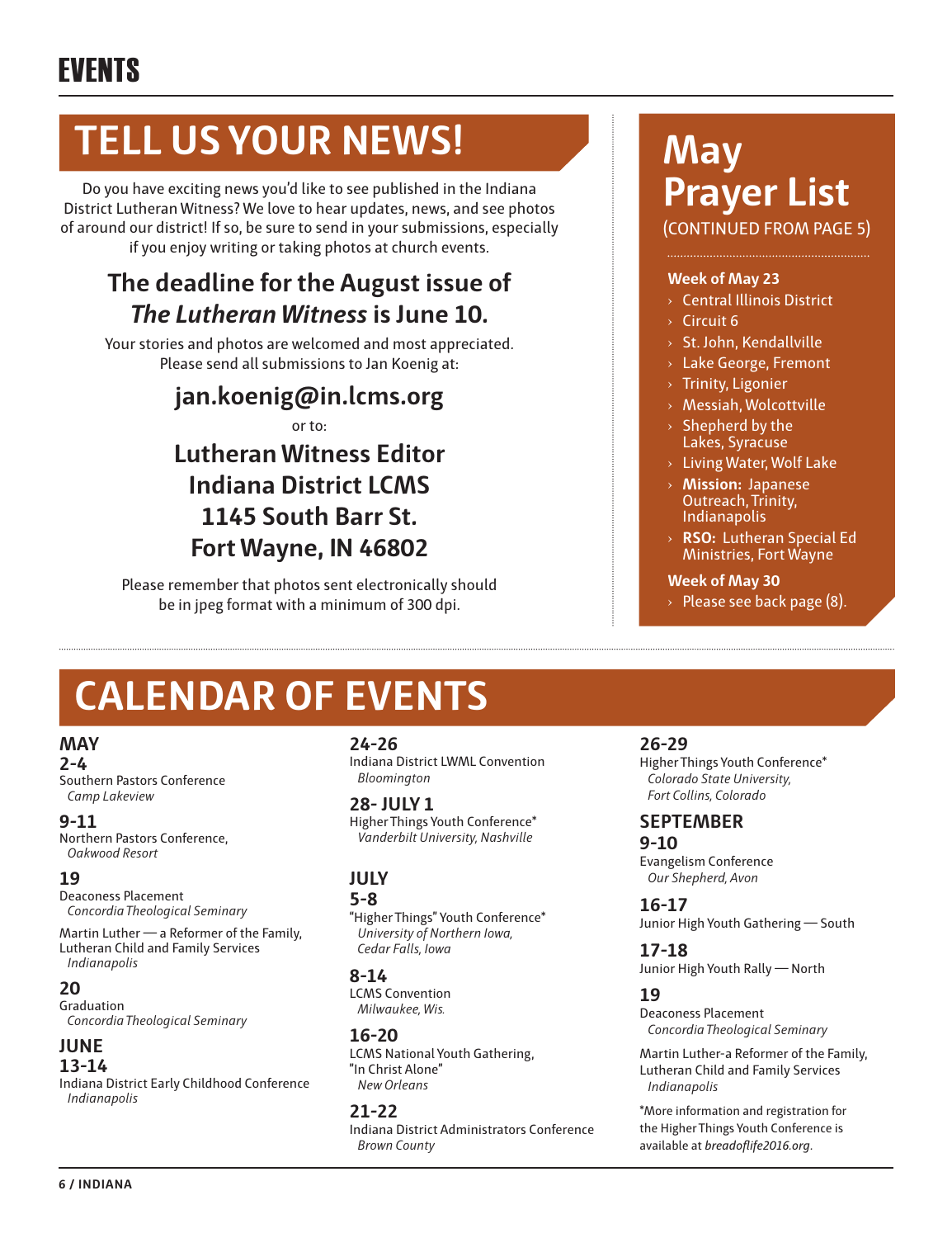### **CELEBRATIONS**

### **MAY BIRTHDAYS**

### **MAY 1**

Eleanor Rodenbeck, 96 St. Paul's, Fort Wayne Myrtle Trubey, 93, Trinity, Hobart Merium "Pat" McQuern, 91

St. James, Lafayette **MAY 2**

Margaret Moeller, 90 Heritage, Valparaiso

#### **MAY 3**

Margaret Gutt, 91, Heritage, Valparaiso

#### **MAY 5**

Glenna Turner, 95, Trinity, Dillsboro Emmagene Sellers, 94, Trinity, Dillsboro Doris Axtell, 92, Faith, DeMotte

#### **MAY 7**

Alberta Duwe, 94, Immanuel, Seymour Fred Bieberich, 92 St. Paul (Preble), Decatur

**MAY 8** Fran Sapper, 92, Trinity, Hobart

**MAY 9** Korothy Darlage, 90 St. Peter's, Brownstown **MAY 10**

Kathryn Adams, 90, Trinity, Dillsboro

**MAY 11** Norman Wetzel, Sr., 97 Calvary, Indianapolis Lowell Brown, 94, St. James, Lafayette Bernice Freeman, 93, Zion, Garrett Lois Linker, 90, Holy Cross, Fort Wayne

#### **MAY 12**

Oguerita McKinney, 94 St. Peter's, Brownstown Leslie Meyer, 90, St. John, Indianapolis

### **MAY 14**

Mildred Baxter, 96 Concordia, Greenwood Doris Hackman, 90, Immanuel, Seymour

#### **MAY 15** Justine Kramer, 93 Emmanuel, Fort Wayne

**MAY 17** Dora Evans, 98 Carmel Kathleen Dickerson, 91 St. John, Indianapolis

### **MAY 18**

Mildred Krampe, 93, Carmel Francis Zollman, 93, St. John, Lanesville Neil Aase, 91, Carmel

**MAY 20** Donald Voelker, 91 St. John's, White Creek Charles Adams, 90, Heritage, Valparaiso

**MAY 21** Anne Wyss, 93, Holy Cross, Fort Wayne Audrey Ortel, 92, Zion, New Palestine

**MAY 24** Opal Foertsch, 93, Faith, Salem

**MAY 25** Dean Bennett, 91, Calvary, Plymouth

**MAY 26** Charlotte Welch, 96 Emmanuel, Fort Wayne

**MAY 27** Harriett Facks, 91 Holy Cross, Fort Wayne

**MAY 29** Laverne Bernhardt, 93 Calvary, Indianapolis **MAY 30**

Geneva Braun, 96, Emmanuel, Tell City Bob Hegerfeld, 92, St. John, Monroeville

### **Belated Birthdays**

**FEB. 25** Leona Kleaving, 91, Emmanuel, Tell City

**MARCH 8** Edna Pieper, 92, Trinity, Dillsboro

**APRIL 30** John Brumbaugh, 93 Prince of Peace, Goshen



### **MAY ANNIVERSARIES**

#### **MAY 1**

Mr. and Mrs. Jack Hayes 62, Holy Cross, Fort Wayne Mr. and Mrs. Gaylord Sonner, 51

St. John, Lanesville

#### **MAY 2**

Mr. and Mrs. Gene Baumgartner, 59 St. Paul (Preble), Decatur Mr. and Mrs. Thomas Diederich, 57

Zion, Garrett

### **MAY 3**

Mr. and Mrs. John Zabel, 64 Concordia, Greenwood

Mr. and Mrs. Ronald Smith, 59 Immanuel, Avilla

### **MAY 5**

Mr. and Mrs. William Koch, 65 St. Paul's, Evansville Mr. and Mrs. Wade O'Brien, 61

Shepherd of the Hills, Georgetown Mr. and Mrs. Roger Stuckwisch, 54

St. Peter's, Brownstown **MAY 6**

Mr. and Mrs. Chuck Ness, 66 St. Peter, North Judson

**MAY 9** Mr. and Mrs. Don Diekmann, 63 St. Paul's, Evansville

**MAY 11** Mr. and Mrs. Don Woelker, 69 St. John's, White Creek

Mr. and Mrs. Phil Minton, 59, Carmel

### **MAY 12**

Mr. and Mrs. John Myers, 65 Calvary, Plymouth

#### **MAY 14**

Mr. and Mrs. Ivan Wortmann, 61 Trinity, Darmstadt

Mr. and Mrs. Carson Pettijohn, 56 Our Redeemer, Evansville Mr. and Mrs. Jack Myer, 55 St. James, Lafayette

#### **MAY 15**

Mr. and Mrs. Richard Kinser, 62 Calvary, Indianapolis Mr. and Mrs. Jim Kleiman, 57 St. Paul's, Evansville

Mr. and Mrs. Ken Folk, 51 Calvary, Plymouth

### **MAY 16**

Mr. and Mrs. Alan Collins, 52 Calvary, Indianapolis

#### **MAY 18** Mr. and Mrs. Erich Rensner, 59 Calvary, Indianapolis

**MAY 21** Rev. and Mrs. Richard Maassel, 56 St. Paul's, Fort Wayne

**MAY 22** Mr. and Mrs. Pete Reigert, 62, Carmel Mr. and Mrs. Chester Rust, 61 Immanuel, Seymour

Mr. and Mrs. Karl Scheumann, 51 Holy Cross, Fort Wayne Rev. and Mrs. Paul Borg, 50, Carmel

**MAY 23**

Mr. and Mrs. Don Brown, 52, Zion, Decatur

### **MAY 25** Mr. and Mrs. Don Feagley, 59

Trinity, Darmstadt Mr. and Mrs. Louis Herring, 53 St. Peter, North Judson

Mr. and Mrs. Ed McCoy Sr., 53 Trinity, Darmstadt

### **MAY 26**

Mr. and Mrs. Jim Walston, 62 Trinity, Dillsboro Mr. and Mrs. Richard Hackman, 53 St. Peter's, Brownstown

### **MAY 27** Mr. and Mrs. Edward Nance, 55 St. John, Lanesville

**MAY 28** Mr. and Mrs. Virgil Schulte, 61

Immanuel, Seymour Mr. and Mrs. Wayne Wiese, 56 St. John, Indianapolis

#### **MAY 29**

Mr. and Mrs. Bill Nash, 62, Carmel Mr. and Mrs. Everett Nass, 62, Zion, Decatur Mr. and Mrs. Arthur Voelker, 61

Emmanuel, Fort Wayne Mr. and Mrs. Fred Woodward, 51

Holy Cross, Fort Wayne

**MAY 31** Mr. and Mrs. Carroll Scheer, 58, Carmel

### **Belated Anniversaries**

**FEB. 20** Mr. and Mrs. Henry Gallmeyer, 50 St. Paul (Preble), Decatur

**MARCH 7** Mr. and Mrs. Jim Mulzer, 52 Emmanuel, Tell City

**MARCH 16**

Mr. and Mrs. Glen Rahe, 59 Trinity, Dillsboro

#### **APRIL 1**

Mr. and Mrs. Robert Benter, 60 St. Paul, Brownstown Mr. and Mrs. Erman Shoemaker, 50 Trinity, Vallonia

**APRIL 12** Mr. and Mrs. Gib Foertsch, 58 Emmanuel, Tell City